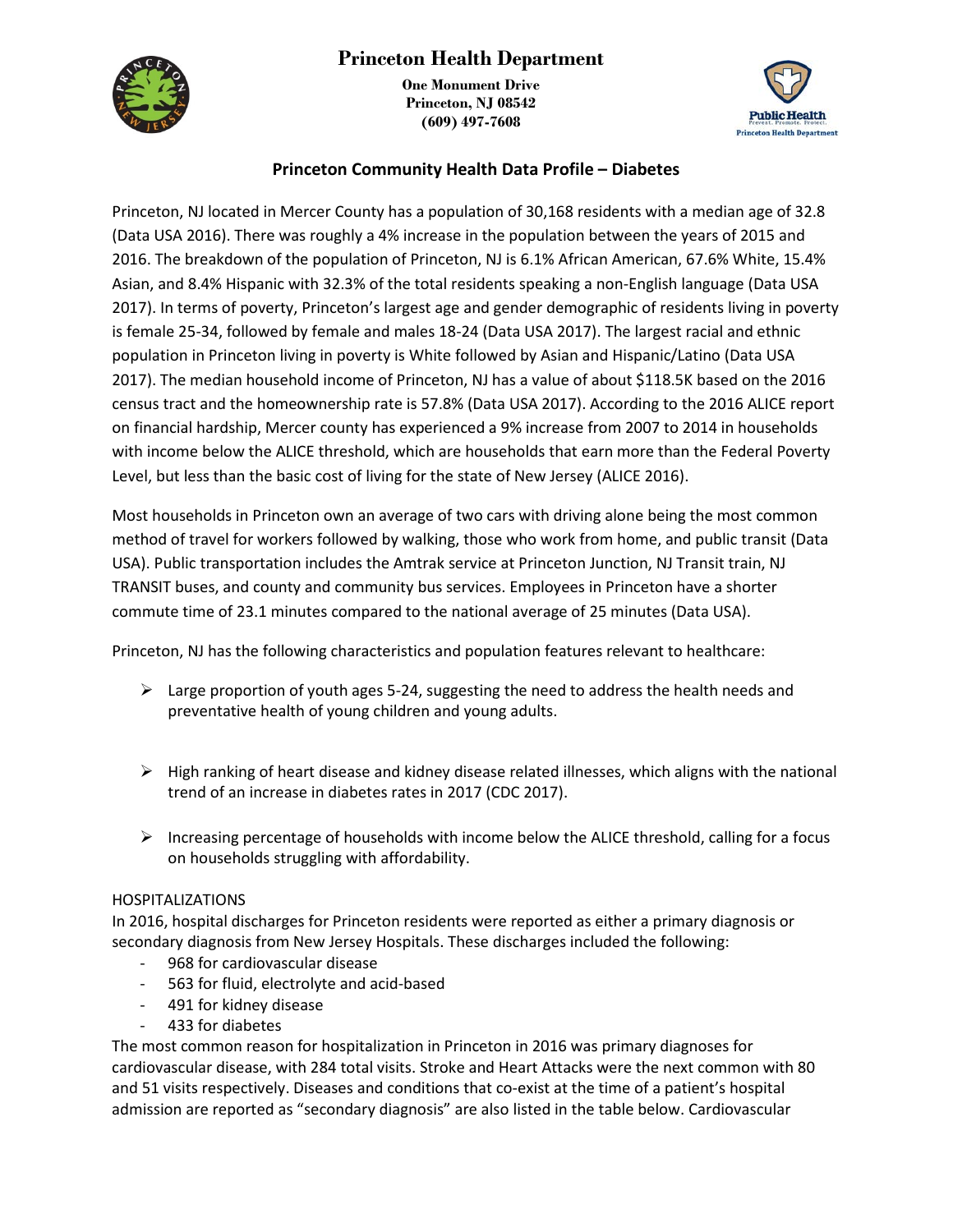

**One Monument Drive Princeton, NJ 08542 (609) 497-7608**



disease was the most common co-existing condition of all hospitalizations in Princeton in 2016 with a total 684 visits. Fluid electrolyte, and acid-based, and kidney disease were the next common co-existing conditions at the time of patient's hospital admission with 541 and 448 visits respectively.

| <b>Primary</b><br><b>Diagnoses</b><br><b>Rankings</b> | <b>Diagnosis</b>                          | <b>Count</b> | <b>Secondary</b><br><b>Diagnoses</b><br><b>Rankings</b> | <b>As a Secondary</b><br><b>Diagnosis</b> | <b>Count</b> |
|-------------------------------------------------------|-------------------------------------------|--------------|---------------------------------------------------------|-------------------------------------------|--------------|
| $\mathbf{1}$                                          | Cardiovascular<br><b>Disease</b>          | 284          | $\mathbf{1}$                                            | Cardiovascular<br><b>Disease</b>          | 684          |
| $\overline{2}$                                        | <b>Stroke</b>                             | 80           | $\overline{2}$                                          | Fluid electrolyte<br>and acid-based       | 541          |
| 3                                                     | <b>Heart Attack</b>                       | 51           | $\overline{\mathbf{3}}$                                 | <b>Kidney Disease</b>                     | 448          |
| 4                                                     | Kidney Disease                            | 43           | $\overline{\mathbf{4}}$                                 | <b>Diabetes</b>                           | 398          |
| 5                                                     | <b>Acute Renal Failure</b>                | 42           | 5                                                       | <b>Acute Renal Failure</b>                | 292          |
| 6                                                     | <b>Diabetes</b>                           | 35           | 6                                                       | <b>COPD</b>                               | 182          |
| $\overline{7}$                                        | <b>COPD</b>                               | 31           | $\overline{7}$                                          | Asthma                                    | 150          |
| 8                                                     | Lung Diseases -<br><b>External Agents</b> | 30           | 8                                                       | Stroke                                    | 68           |
| 9                                                     | Asthma                                    | 22           | 9                                                       | Congestive Heart<br>Failure               | 52           |
| 9                                                     | Fluid electrolyte, and<br>acid-based      | 22           | 10                                                      | Lung Diseases -<br><b>External Agents</b> | 51           |
| 10                                                    | <b>Congestive Heart</b><br>Failure        | $***$        | 11                                                      | <b>Heart Attack</b>                       | $**$         |

Table 1 Primary and Secondary Diagnoses Rankings for Hospitalizations in Princeton in 2016.

### **Diabetes Fast Facts:**

- **Total:** 30.3 million people have diabetes (9.4% of the US population)
- **Diagnosed:** 23.2 million people
- **Undiagnosed:** 7.2 million people (23.8% of people with diabetes are undiagnosed)

### **Mercer County**

Based on focus group results from the 2018 Community Health Assessment, childhood obesity, diabetes and cardiovascular disease were among the most commonly reported medical conditions of concern in the Mercer County.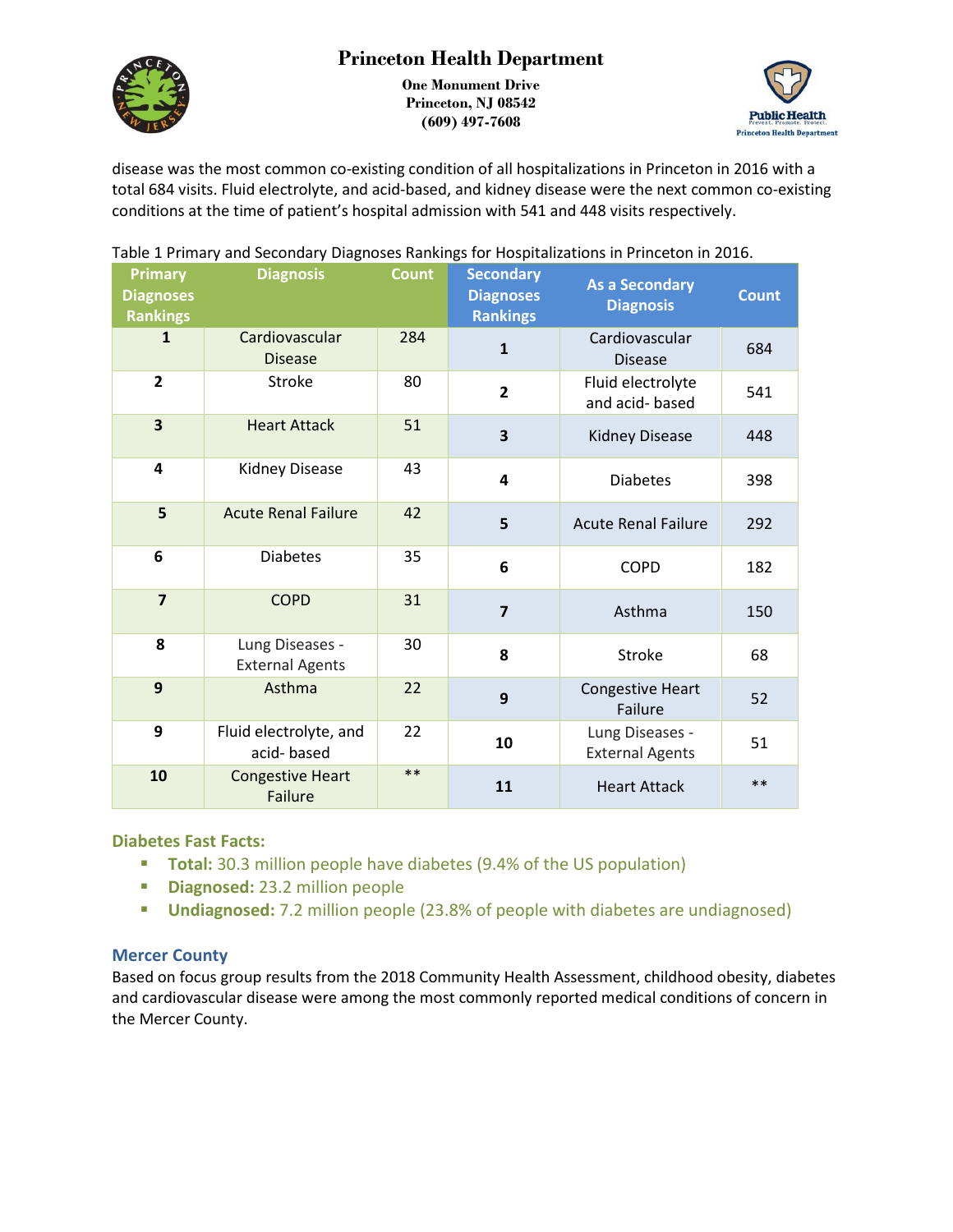

**One Monument Drive Princeton, NJ 08542 (609) 497-7608**



## **Centers for Disease Control and Prevention National Diabetes Statistics Report, 2017:**

### **Kidney Disease**

- Among U.S. adults aged 20 years or older with diagnosed diabetes, the estimated crude prevalence of chronic kidney disease (stages 1-4) was 36.5% during 2011 – 2012.
- Among those with diabetes and moderate to severe kidney disease (stage 3 or 4), 19.4% were aware of their kidney disease during 1999-2012.
- In 2014, a total of 52,159 people developed end-stage renal disease with diabetes as the primary cause.

### **Deaths**

- Diabetes was the seventh leading cause of death in the United States in 2015. This finding is based on 79,535 death certificates in which diabetes was listed as the underlying cause of death.
- Diabetes was listed as any cause of death on 252,806 death certificates in 2015.

## **Cost**

- The total direct and indirect estimated cost of diagnosed diabetes in the United States in 2012 was \$245 billion.
- Average medical expenditures for people with diagnosed diabetes were about \$13,700 per year. About \$7,900 of this amount was attributed to diabetes.
- After adjusting for age group and sex, average medical expenditures among people with diagnosed diabetes were about 2.3 times higher than expenditures for people without diabetes.

# **Benefits of Diabetes Education**

According to Centers for Disease Control and Prevention and the and American Association of Diabetes Educators, Diabetes education pays off. But fewer than 60 percent of people with diabetes have had any formal diabetes education. Healthy People 2020 has made increasing that number a priority. That's because research shows people who have received diabetes education are more likely to:

- Use primary care and preventive services
- Take medications as prescribed
- Control their blood glucose, blood pressure and cholesterol levels
- Have lower health costs

The Mercer County Community Health Assessment found that diabetes is one of the highest underlying causes of mortality in Mercer County.

### **Additional Important Information**:

Consideration should be given to the national data on health disparities that indicate higher levels of diabetes in minority populations, recalling that Princeton's African American, Hispanic